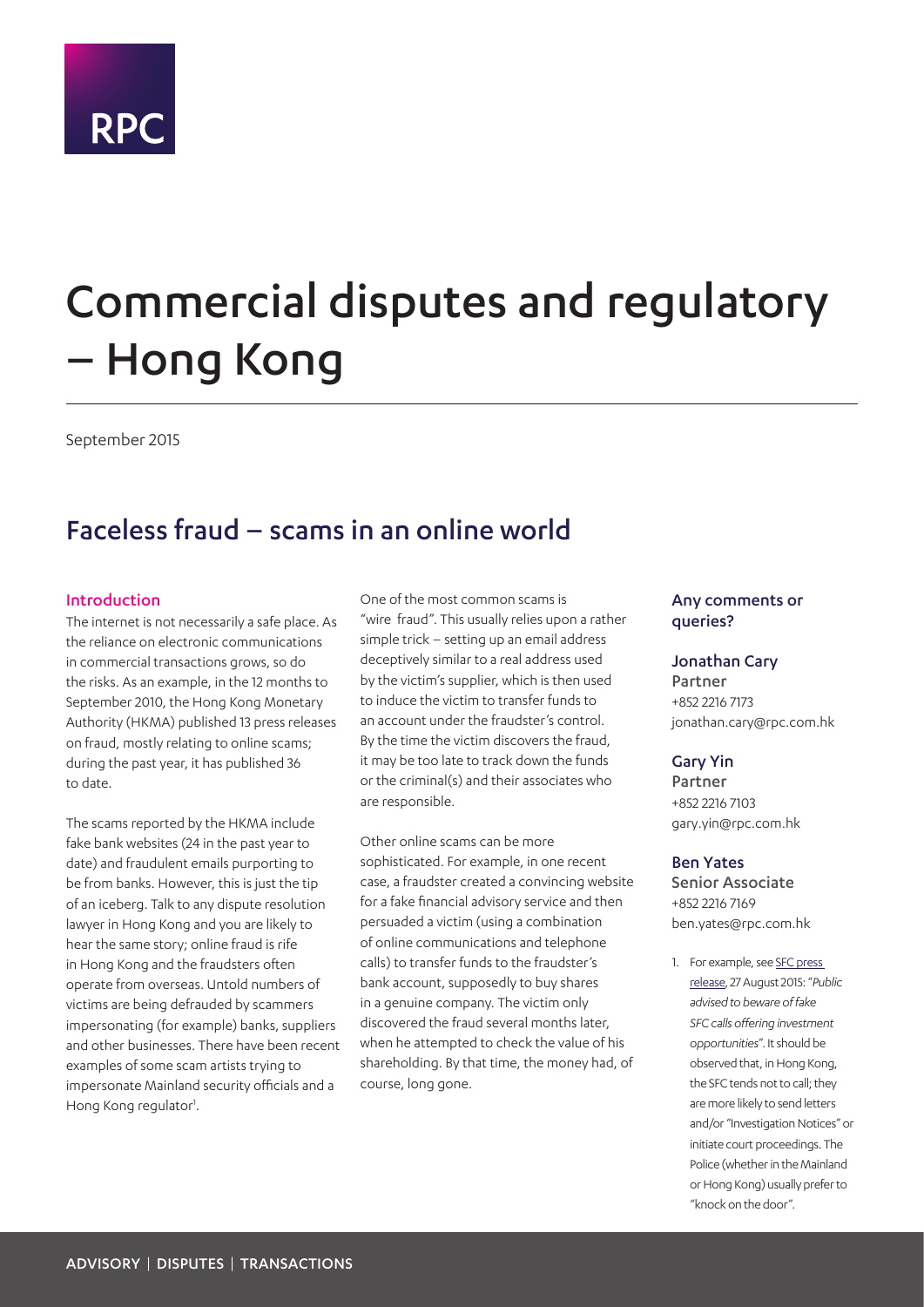#### Fraud prevention

Paying close attention to the details of email communications will often reveal when something is amiss. Although there may be rare occasions when a fraudster has actually hacked into a supplier's email server and sent emails from a genuine account, usually the sender has actually created a similar domain for the bogus email account (eg, h5bc. com. hk), which will become apparent upon closer inspection. Establishing a system for email addresses to be verified by reference to existing contacts can help root out many attempted frauds.

Following up email communications with a telephone call to the supplier to confirm that it is in fact the author of those emails is usually enough to stop the fraudster in his (or her) tracks. It appears that in many of the large volume of wire fraud cases taking place in Hong Kong every year, this simple step has been neglected. Putting training and protocols in place for such identity checks, particularly before any transactions are conducted, should be a priority for any business. This is especially true for new staff who handle a business's accounts and financial affairs.

While picking up the telephone can reduce the opportunities for fraud, it also presents its own risks, as the HKMA itself knows only too well. This summer, it emerged that fraudsters had been impersonating HKMA staff members and calling members of the public to try to obtain personal information. This has prompted the HKMA to take new measures jointly with the Hong Kong Association of Banks ("HKAB") to raise public awareness of phone scams and help protect bank customers' interests, including tightening regulations on promotional calls from banks and forcing banks to offer more services for people to check callers' identities<sup>2</sup>.

These examples show that no single form of communication is necessarily safe. A multifaceted approach to fraud prevention is, therefore, needed. By using several different means to confirm the identity of the party with whom they are dealing, individuals and corporations can significantly reduce the likelihood of falling victim to common forms of fraud. There is clearly an onus on individuals and businesses to perform their own due diligence checks.

#### Wire fraud – trying to get some money back

#### Reporting the matter

While an ounce of prevention is worth a pound of cure, if the victim discovers the fraud quickly and seeks help from experienced lawyers without delay, there may still be a chance of getting the money back, or at least some of it, before it disappears (often across borders).

First of all, it is important to contact the destination bank as soon as possible after the transfer has been made and inform them of the fraud and of the victim's claims to the money in question. Although, in the absence of a court order, the bank is unlikely to provide the victim with any information regarding the transaction, it should generally take steps to ensure that no money can be withdrawn from the account for at least a few hours. The bank will, of course, have its own internal and external lawyers and they will be concerned not to expose the bank to a claim by the legitimate owner of the funds. During these first few hours, the victim should also have time to report the matter to the Hong Kong Police.

Once a Police report has been made, depending on the facts and circumstances, the Police may send a "letter of no consent" to the bank requesting that no transfers be made from the account pending their investigations. In response to such a letter, the bank will normally temporarily "freeze" the account. The bank account may remain frozen in this manner for several days or weeks (although, there are practical limits to the duration of the freeze – an accountholder should not be deprived of the right to access legitimate funds indefinitely, when a

<span id="page-1-0"></span>2. For example, see [HKAB press](https://www.hkab.org.hk/DisplayWhatsNewsAction.do?ss=1&id=2915&lang=en&key_=&year_=0&act)  [releases](https://www.hkab.org.hk/DisplayWhatsNewsAction.do?ss=1&id=2915&lang=en&key_=&year_=0&act) – (i), 31 August 2015: "*Beware of Fraudulent Calls, Verify the Caller's Identity Promotion Campaign*"; (ii) 20 July 2015: "*Hong Kong Banks Warn Customers Against Fraudulent Phone Calls*". Also see [HKMA press releases](http://www.hkma.gov.hk/eng/key-information/press-releases/2015/).

RP(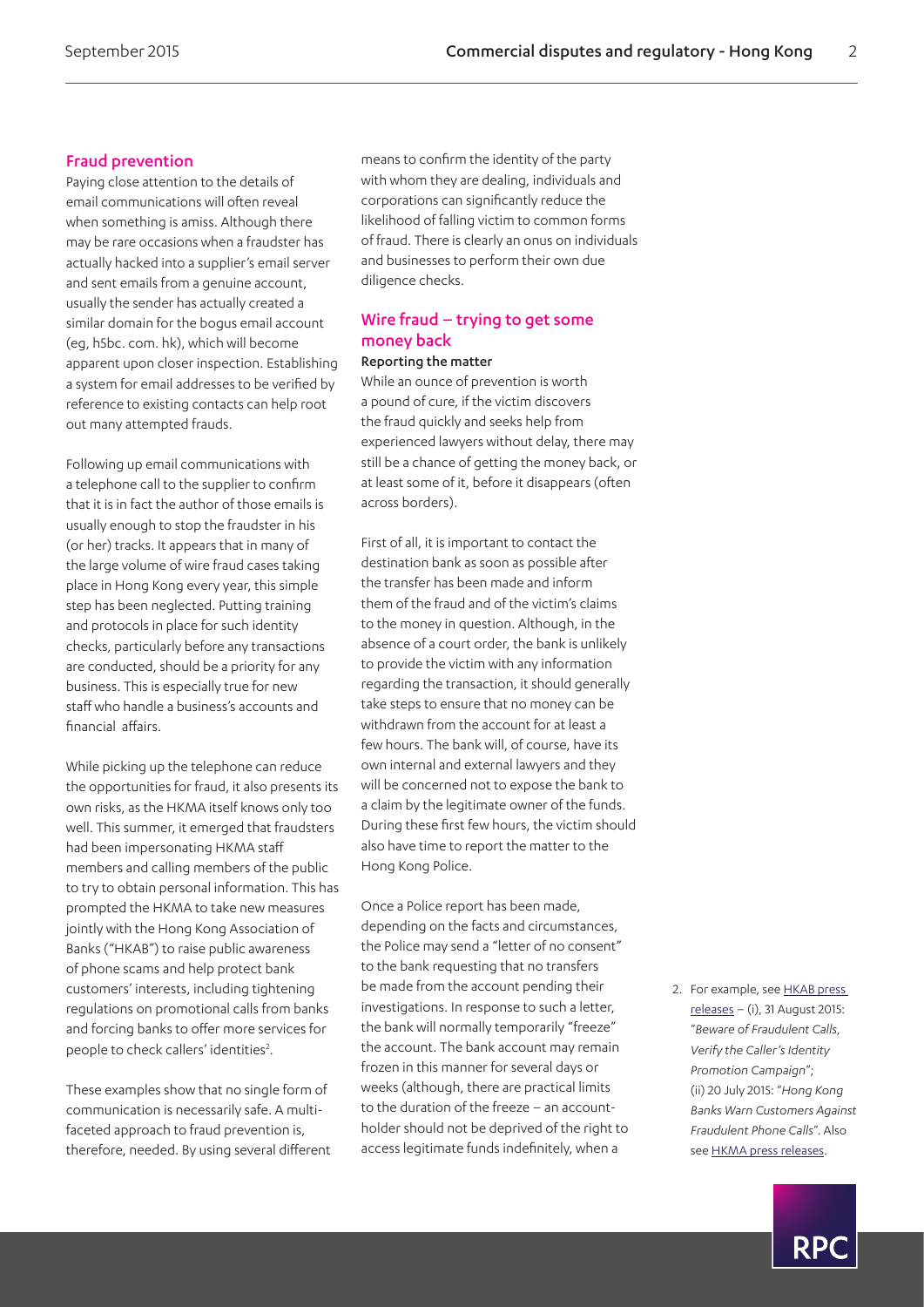fraud has not yet been legally established). Victims are more likely to obtain assistance from the Police in these sorts of situations when there is a group of victims and matters have a higher profile eg, they have been reported in the press. Where the alleged fraud involves a regulated entity or an entity that purports to be licensed (but is not), there are other enforcement agencies that can also assist; for example, the Securities and Futures Commission<sup>3</sup>.

Unfortunately, relying on the Police to compel a bank to temporarily freeze the recipient account is not without risk or uncertainty. It may take some time for the Police to investigate the fraud and there is no guarantee that they will ensure that the account is frozen quickly enough, or indeed at all. Matters may have also become more complicated given that the constitutionality of the Police's "no consent" regime has recently been challenged in the High Court (albeit unsuccessfully and in the context of Hong Kong's proceeds of crime legislation); it may be that the Police will become more circumspect in exercising their powers other than in the context of an active criminal investigation and a formal anti-money laundering report<sup>[4](#page-2-1)</sup>.

#### Civil court proceedings

During the early "window of opportunity", the victim and their lawyers should seek to gather information regarding the bank account holder (which is usually a "shell" company with a spurious name, set up solely for the fraud), possibly with a view to commencing civil court proceedings against it. Imaginative ways may be needed to effect service of court proceedings on the proposed defendant – for example, where only the fraudster's account number (and not his/her/its name) is known, some claimants have brought proceedings against "the holder of [bank name] account number [X]"<sup>[5](#page-2-2)</sup>. It is also worth noting that the Rules of the High Court of Hong Kong provide that where it is "impracticable" for any reason to serve (among other things) court proceedings on a defendant in the normal manner, the court may make an

order for "substituted service" – for example, by use of social media<sup>6</sup>.

Depending on the circumstances, it may be necessary to apply to court for an order compelling the bank to disclose the accountholder's details. Sometimes, it may also be necessary to escalate matters by including the bank as a party to the court proceedings.

If there is a large amount of money at stake, or if the Police do not take immediate steps to freeze the account, the claimant may need to apply to court for a "*Mareva* injunction", freezing the destination account. This is a more formal, and more costly, courtordered freeze on the bank account, which can be obtained relatively quickly and give a claimant time to investigate and pursue a bona fide claim against the fraudster and/ or their associates. However, as readers will appreciate, obtaining such a court order comes with significant responsibilities and cost.

In most cases, the bogus shell company will do nothing in response to the court proceedings and the claimant can proceed to a "judgment in default" against it within a few weeks. That "judgment in default" (once obtained) can be used to obtain a "garnishee order", pursuant to which the bank can be ordered to pay funds from the fraudster's account back to the claimant. In more complex matters, where a claimant asserts proprietary rights and seeks to recover more than just a debt, the court proceedings will take longer. If there is enough money in the account, the claimant can also seek to recover some of the legal costs involved in pursuing the claim.

In some circumstances, the fraud victim may have the option to bring a claim against their own bank, usually for "breach of mandate" or for failing to have adequate controls and systems in place to identify suspicious transactions and ensure compliance with anti-money laundering rules. Such claims may arise, for example, where the victim's

- <span id="page-2-0"></span>3. For example, see [SFC's](http://www.sfc.hk/web/EN/alert-list/) "*Alert List*".
- <span id="page-2-1"></span>*4. Interush Ltd v Commissioner of Police* [2015] HKEC 1589 (in the context of s. 25A(2)(a) of the *Organized and Serious Crimes Ordinance*) and pending likely appeal to Court of Appeal.
- <span id="page-2-2"></span>5. For example, see High Court Action No. 913 of 2015, commenced on 27 April 2015.
- <span id="page-2-3"></span>6. RHC Order 65, rule 4.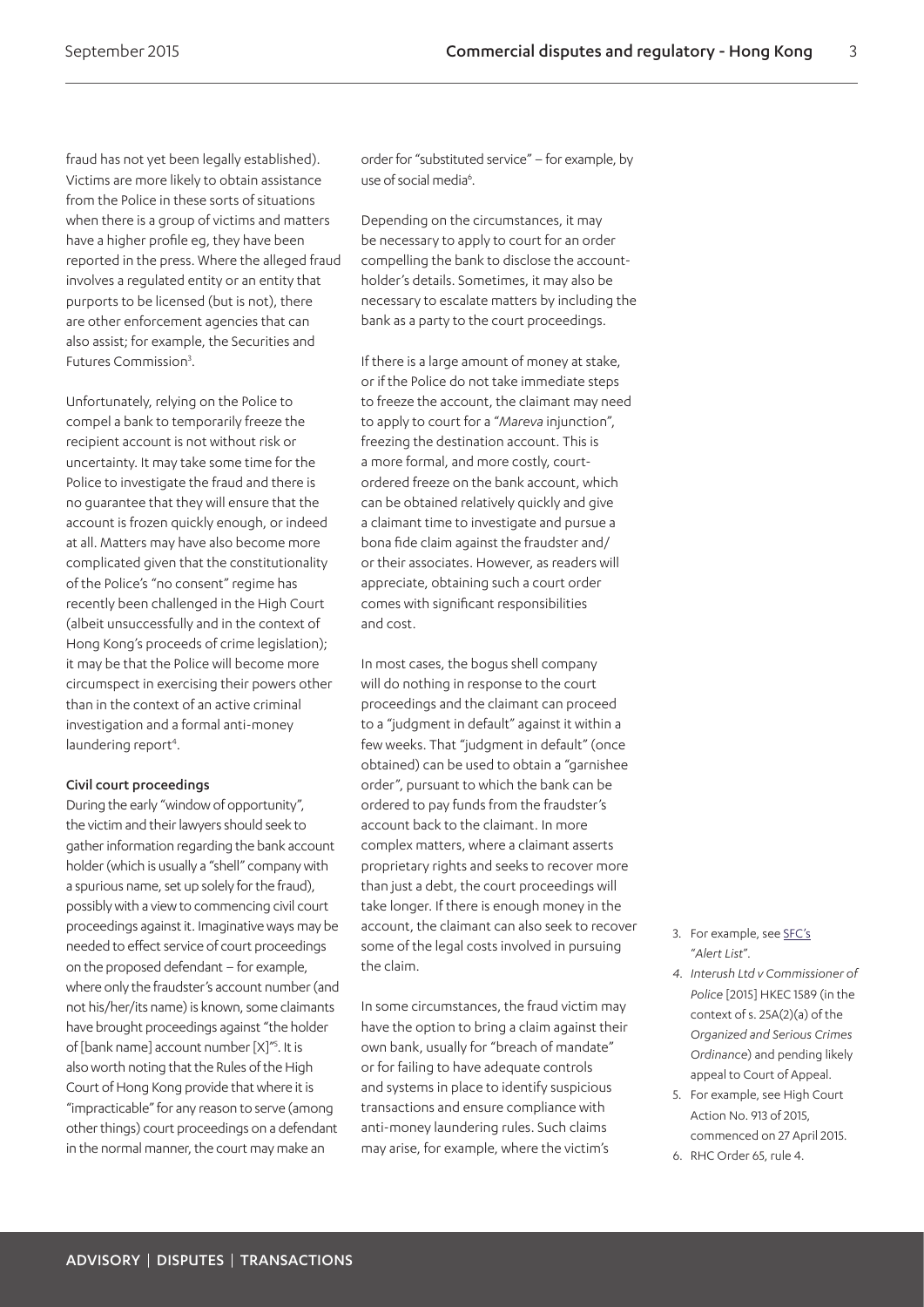bank, having been notified of the fraud or of suspicions regarding the recipient account, still allows a fraudulent transfer to go through, or where the bank has given effect to fraudulent transfer instructions purportedly given on behalf of the victim. More rarely, the victim may be in a position to take action against the fraudster's bank for compliance failings, such as breaches of "know-yourclient" rules.

Many of these types of frauds and scams, while often carried out by relatively simple means, lead to complex legal issues, such as – banking secrecy and disclosure, freezing and recovering funds from bank accounts, dealing with foreign jurisdictions (since the fraudsters generally do not delay in transferring the money overseas), tracing assets and the practical difficulties of dealing with the Police, banks and other institutions quickly and effectively.

Commencing civil proceedings, alongside a criminal and/or regulatory investigation, can be effective but requires resourcing; not to mention careful and expeditious judgement. If you have fallen victim to online fraud, engaging a law firm with experience in dealing with such matters can help make the difference between recovering your money (or at least some of it) and losing it.

> *This Smyth & Co in association with RPC article is intended to give general information only and may be of general common law interest. It is not a complete statement of the law. It is not intended to be relied upon or to be a substitute for legal advice in relation to particular circumstances. Written by Ben Yates (assisted by Warren Ganesh).*

*For regulatory reasons, RPC operates as a registered foreign law firm in Hong Kong and in association with Smyth & Co.*